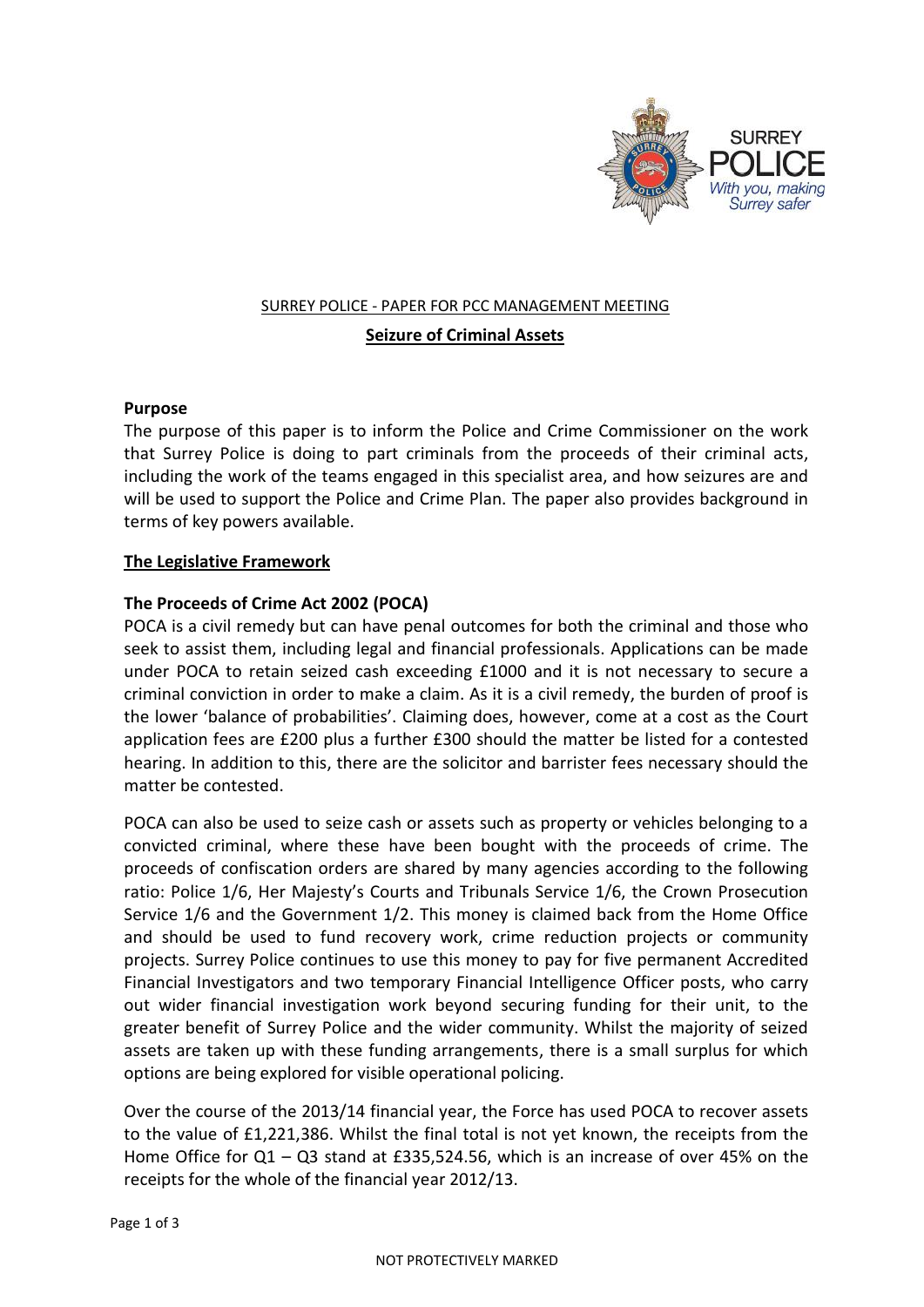## **Misuse of Drugs Act 1971**

Section 27 (1) of the Misuse of Drugs Act 1971 permits the court to order the forfeiture of property, such as cash, drugs, smart phones, weapons or vehicles found in the possession of the convicted person and used to commit offences under the Misuse of Drugs Act 1971. An application is made upon conviction for the Judge to order that all the seized assets be forfeited; this allows for the sale of assets and the proceeds, together with any cash seized, to be retained by the Force. Surrey Police has successfully secured the forfeiture of an Aston Martin used by a convicted drug dealer; this was subsequently sold and the proceeds retained.

This Act has the advantage over POCA of having no 'de minimis' rule, so it can be used to seize small amounts of cash. In addition, the Force retains the full value of the seized cash and assets, and an application for forfeiture incurs no extra costs such as court fees and legal fees, but it is reliant upon securing a criminal conviction. Monies received under this Act are retained and ring-fenced to be used for capital purchases that assist the Force in the fight against drug-related crime.

Recent purchases from Misuse of Drugs Act funds include £55,000 on Home Office approved machines - one to test for drugs in custody and one to test for traces of drugs on bank notes. The former can currently only be used to test for ketamine, but avoids the cost of routinely sending all substances away for testing, which costs between £80 and £100 per sample and adds delay. Funds have also been used to purchase three thermal imaging cameras to help detect cannabis production sites; previously this could only be done from a helicopter, which was more expensive and not always available.

## **S143 Powers of the Criminal Court (Sentencing) Act 2000**

Section 143(1) of the Powers of the Criminal Court (Sentencing) Act 2000 allows a Court to deprive an offender of property used, or intended to be used, to commit or facilitate the commission of any offence – this is not necessarily the offence for which the offender has been convicted. This section works in a similar way to the Misuse of Drugs Act power above. An application can be made upon conviction for the Judge to order that all the assets seized by the Police be forfeited and sold, and the proceeds be retained by the Force. Monies received under this act are retained and held in a dedicated account; there is currently a minimal amount held in this account.

#### **Raising Awareness of Cash Seizures**

#### **POCA**

The Economic Crime Unit (ECU) provides all probationer officers with training on POCA issues. The ECU also provides more in-depth training as part of the Detective development programme, and for new analysts and researchers working in the Intelligence Operations Hub. In addition, training is provided upon request to other parts of the business and partners in Her Majesty's Courts and Tribunals Service.

To ensure continuing staff understanding of POCA, the Surrey ECU ran an article in the March edition of the staff magazine, Offbeat, that emphasised the importance of cash seizures and provided relevant links to information. More recently, the Sussex ECU has embarked on an ambitious programme to train divisional managers at Inspector level in